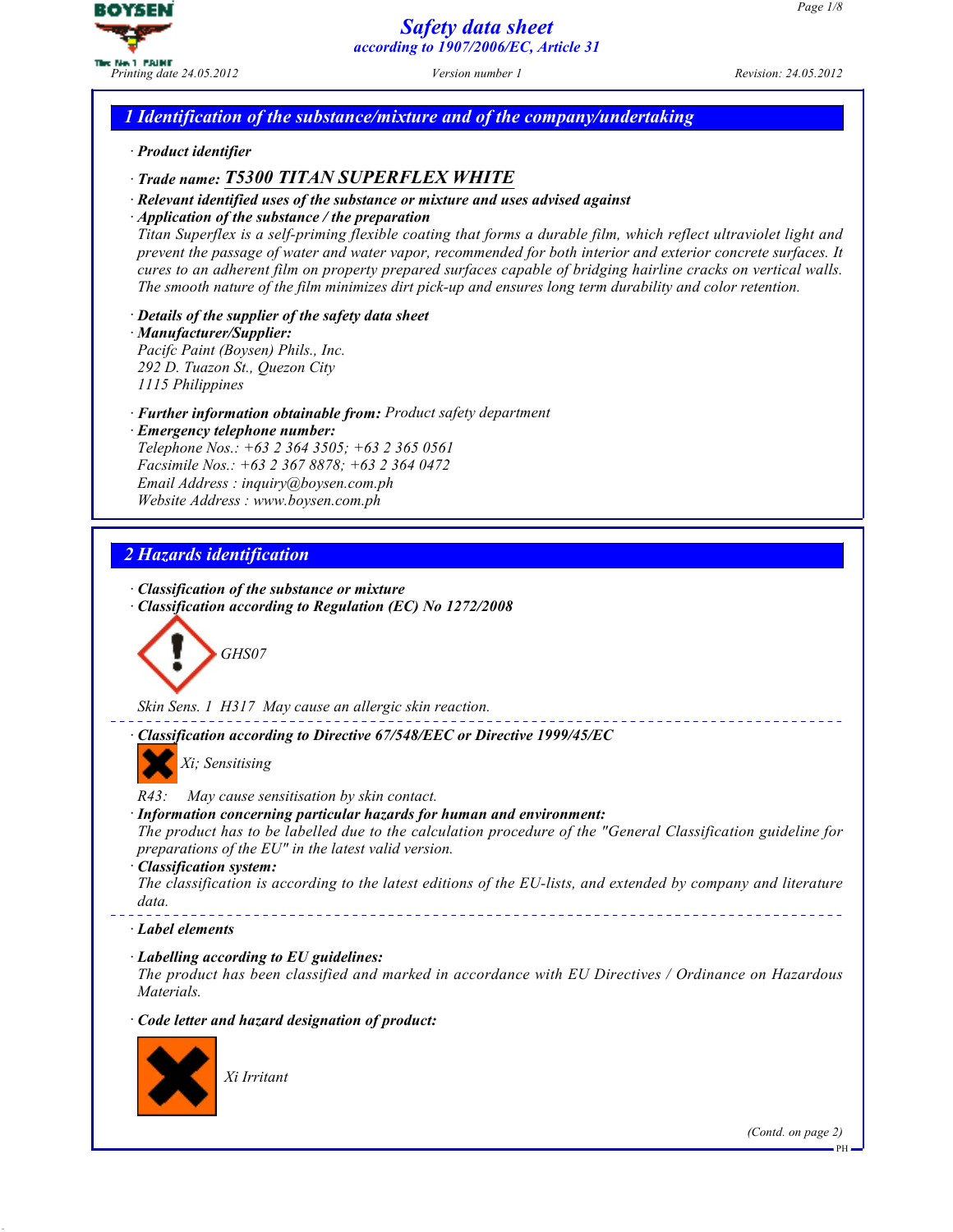Printing date 24.05.2012 Version number 1 Revision: 24.05.2012

### *Trade name: T5300 TITAN SUPERFLEX WHITE*

(Contd. of page 1)

#### · *Hazard-determining components of labelling:*

mixture of: 5-chloro-2-methyl-4-isothiazolin-3-one [EC no. 247-500-7] and 2-methyl-2Hisothiazol-3-one [EC no. 220-239-6] (3:1) mixture of: 5-chloro-2-methyl-4-isothiazolin-3-one [EC no. 247-500-7] and 2-methyl-4 isothiazolin-3-one [EC no. 220-239-6] (3:1)

#### · *Risk phrases:*

43 May cause sensitisation by skin contact.

#### · *Safety phrases:*

2 Keep out of the reach of children.

- 23 Do not breathe gas/fumes/vapour/spray (appropriate wording to be specified by the manufacturer).
- 24 Avoid contact with skin.
- 29/56 Do not empty into drains, dispose of this material and its container at hazardous or special waste collection point.
- 37 Wear suitable gloves.
- 46 If swallowed, seek medical advice immediately and show this container or label.

· *Other hazards*

· *Results of PBT and vPvB assessment*

· *PBT:* Not applicable.

· *vPvB:* Not applicable.

#### *3 Composition/information on ingredients*

· *Chemical characterization: Mixtures*

· *Description:* Mixture of substances listed below with nonhazardous additions.

| <b>Dangerous components:</b>         |                                                                                                                                                                                                                                                                                                                                                                                                                                                                                                                                                                                            |                 |
|--------------------------------------|--------------------------------------------------------------------------------------------------------------------------------------------------------------------------------------------------------------------------------------------------------------------------------------------------------------------------------------------------------------------------------------------------------------------------------------------------------------------------------------------------------------------------------------------------------------------------------------------|-----------------|
| $CAS: 13463-67-7$                    | titanium dioxide<br>EINECS: 236-675-5 substance with a Community workplace exposure limit                                                                                                                                                                                                                                                                                                                                                                                                                                                                                                  | $10 - 25\%$     |
| $CAS: 471-34-1$<br>EINECS: 207-439-9 | calcium carbonate<br>substance with a Community workplace exposure limit                                                                                                                                                                                                                                                                                                                                                                                                                                                                                                                   | $10 - 25%$      |
| CAS: 111-46-6<br>EINECS: 203-872-2   | $2,2'$ -oxybisethanol<br>$\blacktriangleright$ Xn R22<br>$\bigcirc$ Acute Tox. 4, H302                                                                                                                                                                                                                                                                                                                                                                                                                                                                                                     | $\langle 2.5\%$ |
| CAS: 55965-84-9                      | mixture of: 5-chloro-2-methyl-4-isothiazolin-3-one [EC no. 247-500-7] and 2-<br>methyl-2Hisothiazol-3-one [EC no. 220-239-6] (3:1) mixture of: 5-chloro-2-<br>methyl-4-isothiazolin-3-one [EC no. 247-500-7] and 2-methyl-4-isothiazolin-3-<br>one [EC no. 220-239-6] $(3:1)$<br>$\frac{1}{28}$ T R23/24/25; $\frac{1}{28}$ C R34; $\frac{1}{28}$ Xi R43; $\frac{1}{28}$ N R50/53<br>$\Diamond$ Acute Tox. 3, H301; Acute Tox. 3, H311; Acute Tox. 3, H331; $\Diamond$ Skin<br>Corr. 1B, H314; $\bigcirc$ Aquatic Acute 1, H400; Aquatic Chronic 1, H410; $\bigcirc$ Skin<br>Sens. 1, H317 | $\leq 2.5\%$    |
| $\cdot$ Additional information:      | For the wording of the listed risk phrases refer to section 16.                                                                                                                                                                                                                                                                                                                                                                                                                                                                                                                            |                 |
| CAS: 7732-18-5<br>EINECS: 231-791-2  | water, distilled, conductivity or of similar purity                                                                                                                                                                                                                                                                                                                                                                                                                                                                                                                                        | 25-50%          |

(Contd. on page 3)

PH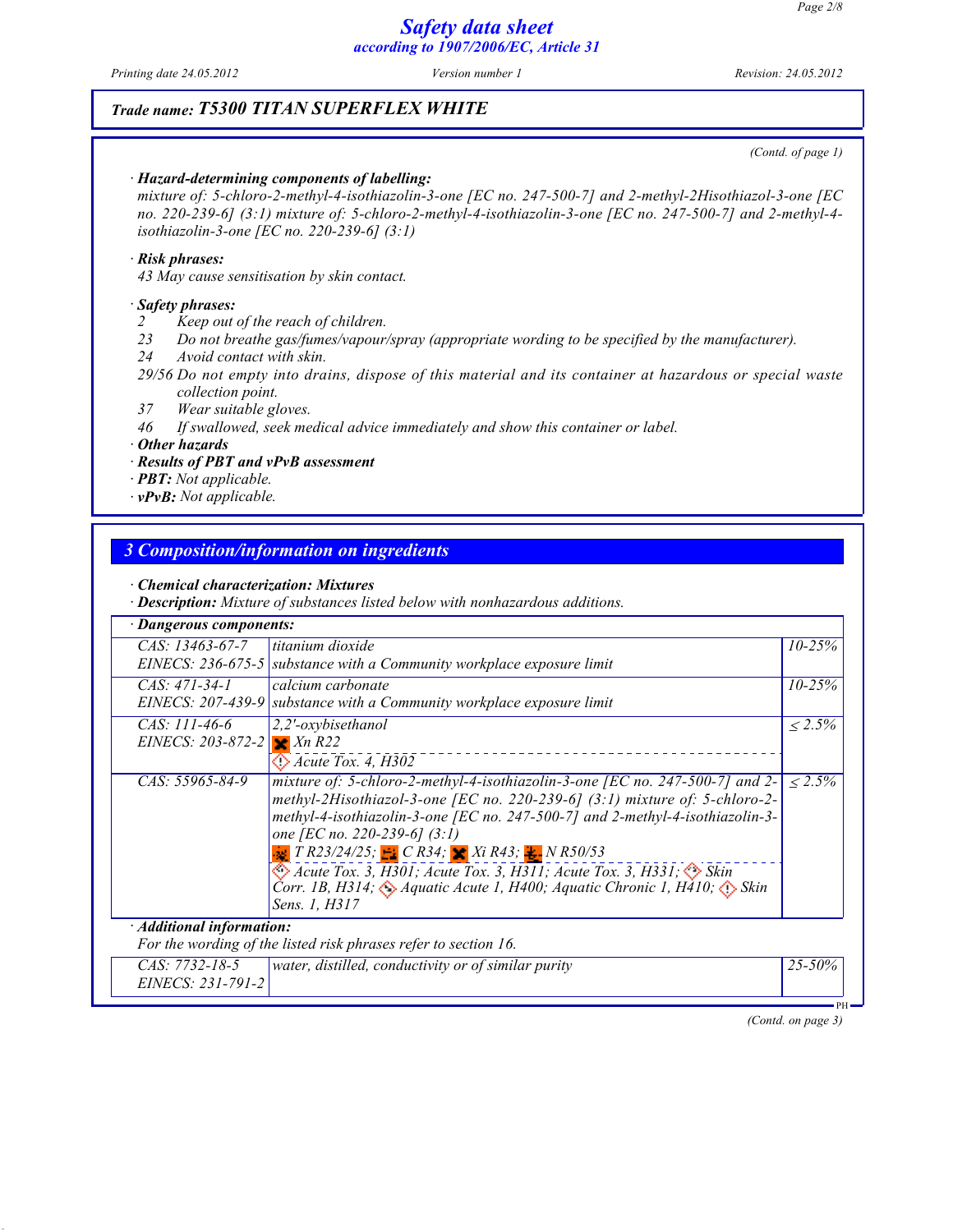Printing date 24.05.2012 Version number 1 Revision: 24.05.2012

### *Trade name: T5300 TITAN SUPERFLEX WHITE*

(Contd. of page 2)

### *4 First aid measures*

#### · *Description of first aid measures*

· *After inhalation:*

Supply fresh air and to be sure call for a doctor.

In case of unconsciousness place patient stably in side position for transportation.

· *After skin contact:* Immediately wash with water and soap and rinse thoroughly.

- · *After eye contact:* Rinse opened eye for several minutes under running water.
- · *After swallowing:* If symptoms persist consult doctor.
- · *Information for doctor:*

· *Most important symptoms and effects, both acute and delayed* No further relevant information available.

- · *Indication of any immediate medical attention and special treatment needed*
	- No further relevant information available.

### *5 Firefighting measures*

- · *Extinguishing media*
- · *Suitable extinguishing agents:*
- CO2, powder or water spray. Fight larger fires with water spray or alcohol resistant foam.
- · *Special hazards arising from the substance or mixture* No further relevant information available.
- · *Advice for firefighters*
- · *Protective equipment:* No special measures required.

#### *6 Accidental release measures*

· *Personal precautions, protective equipment and emergency procedures* Not required.

· *Environmental precautions:*

Do not allow product to reach sewage system or any water course.

Inform respective authorities in case of seepage into water course or sewage system.

Dilute with plenty of water.

Do not allow to enter sewers/ surface or ground water.

· *Methods and material for containment and cleaning up:*

Absorb with liquid-binding material (sand, diatomite, acid binders, universal binders, sawdust). Ensure adequate ventilation.

- · *Reference to other sections*
- See Section 7 for information on safe handling.
- See Section 8 for information on personal protection equipment.
- See Section 13 for disposal information.

### *7 Handling and storage*

· *Handling:*

- · *Precautions for safe handling*
- Ensure good ventilation/exhaustion at the workplace.
- Prevent formation of aerosols.
- · *Information about fire and explosion protection:* No special measures required.
- · *Conditions for safe storage, including any incompatibilities*

· *Storage:*

- · *Requirements to be met by storerooms and receptacles:* No special requirements.
- · *Information about storage in one common storage facility:* Not required.

(Contd. on page 4)

PH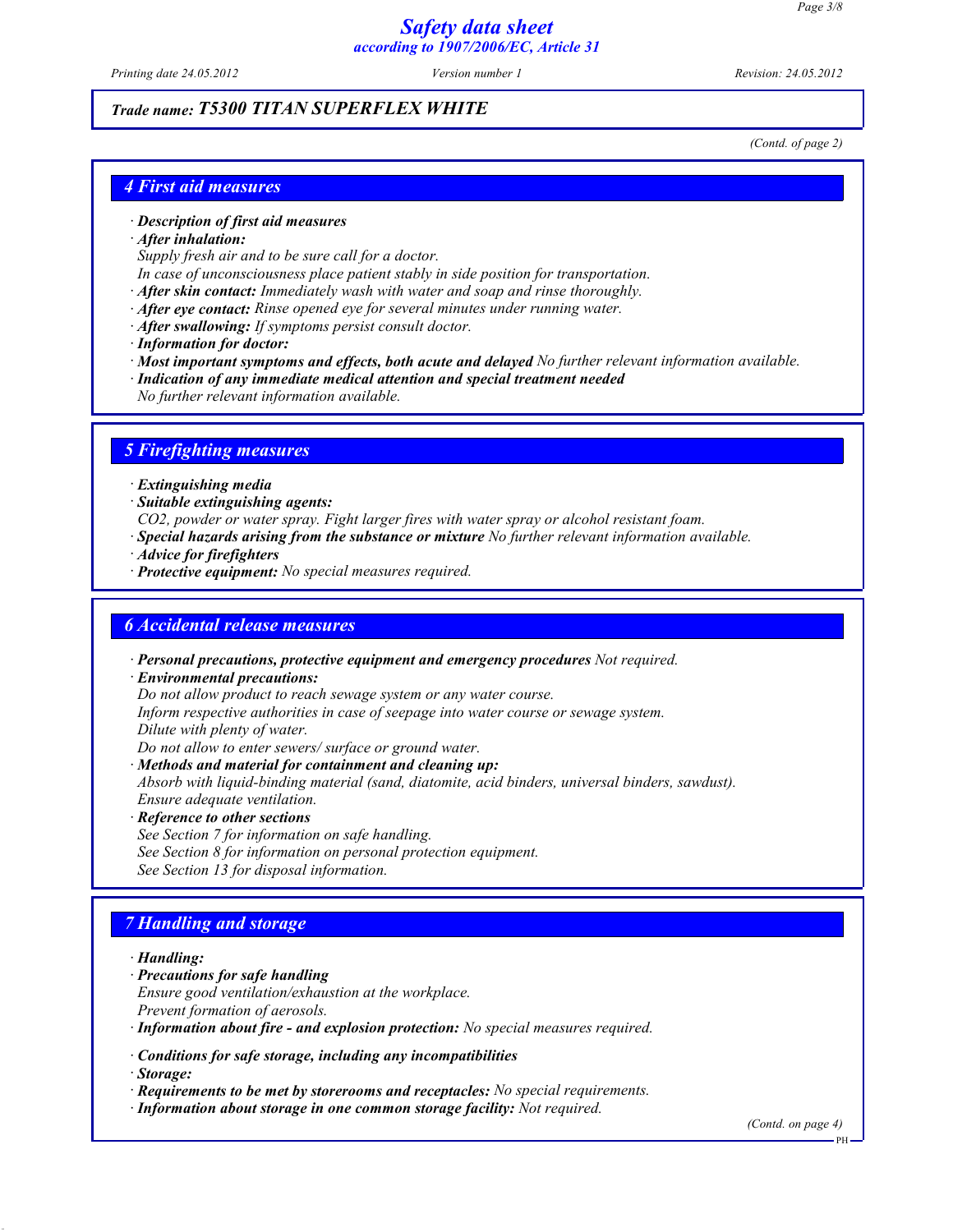Printing date 24.05.2012 Version number 1 Revision: 24.05.2012

### *Trade name: T5300 TITAN SUPERFLEX WHITE*

· *Further information about storage conditions:* None.

· *Specific end use(s)* No further relevant information available.

### *8 Exposure controls/personal protection*

· *Additional information about design of technical facilities:* No further data; see item 7.

· *Control parameters*

| · Ingredients with limit values that require monitoring at the workplace: |                                   |  |
|---------------------------------------------------------------------------|-----------------------------------|--|
| 13463-67-7 titanium dioxide                                               |                                   |  |
| PEL (USA)                                                                 | $15*mg/m3$                        |  |
|                                                                           | <i>*total dust</i>                |  |
| REL (USA)                                                                 | See Pocket Guide App. A           |  |
| TLV (USA)                                                                 | $10$ mg/m <sup>3</sup>            |  |
| 471-34-1 calcium carbonate                                                |                                   |  |
| PEL (USA)                                                                 | $15 * 5 ** mg/m^3$                |  |
|                                                                           | *total dust **respirable fraction |  |
| REL (USA)                                                                 | $10*5**mg/m^3$                    |  |
|                                                                           | *total dust **respirable fraction |  |
| TLV (USA)                                                                 | $TLV$ withdrawn                   |  |
| 111-46-6 2,2'-oxybisethanol                                               |                                   |  |
| WEEL (USA) 10 mg/m <sup>3</sup>                                           |                                   |  |

· *Additional information:* The lists valid during the making were used as basis.

- · *Exposure controls*
- · *Personal protective equipment:*
- · *General protective and hygienic measures:*

Immediately remove all soiled and contaminated clothing Wash hands before breaks and at the end of work.

- · *Respiratory protection:*
- In case of brief exposure or low pollution use respiratory filter device. In case of intensive or longer exposure use self-contained respiratory protective device.

· *Protection of hands:*



Protective gloves

The glove material has to be impermeable and resistant to the product/ the substance/ the preparation.

Due to missing tests no recommendation to the glove material can be given for the product/ the preparation/ the chemical mixture.

Selection of the glove material on consideration of the penetration times, rates of diffusion and the degradation · *Material of gloves*

The selection of the suitable gloves does not only depend on the material, but also on further marks of quality and varies from manufacturer to manufacturer. As the product is a preparation of several substances, the resistance of the glove material can not be calculated in advance and has therefore to be checked prior to the application.

· *Penetration time of glove material*

The exact break through time has to be found out by the manufacturer of the protective gloves and has to be observed.

(Contd. on page 5)

(Contd. of page 3)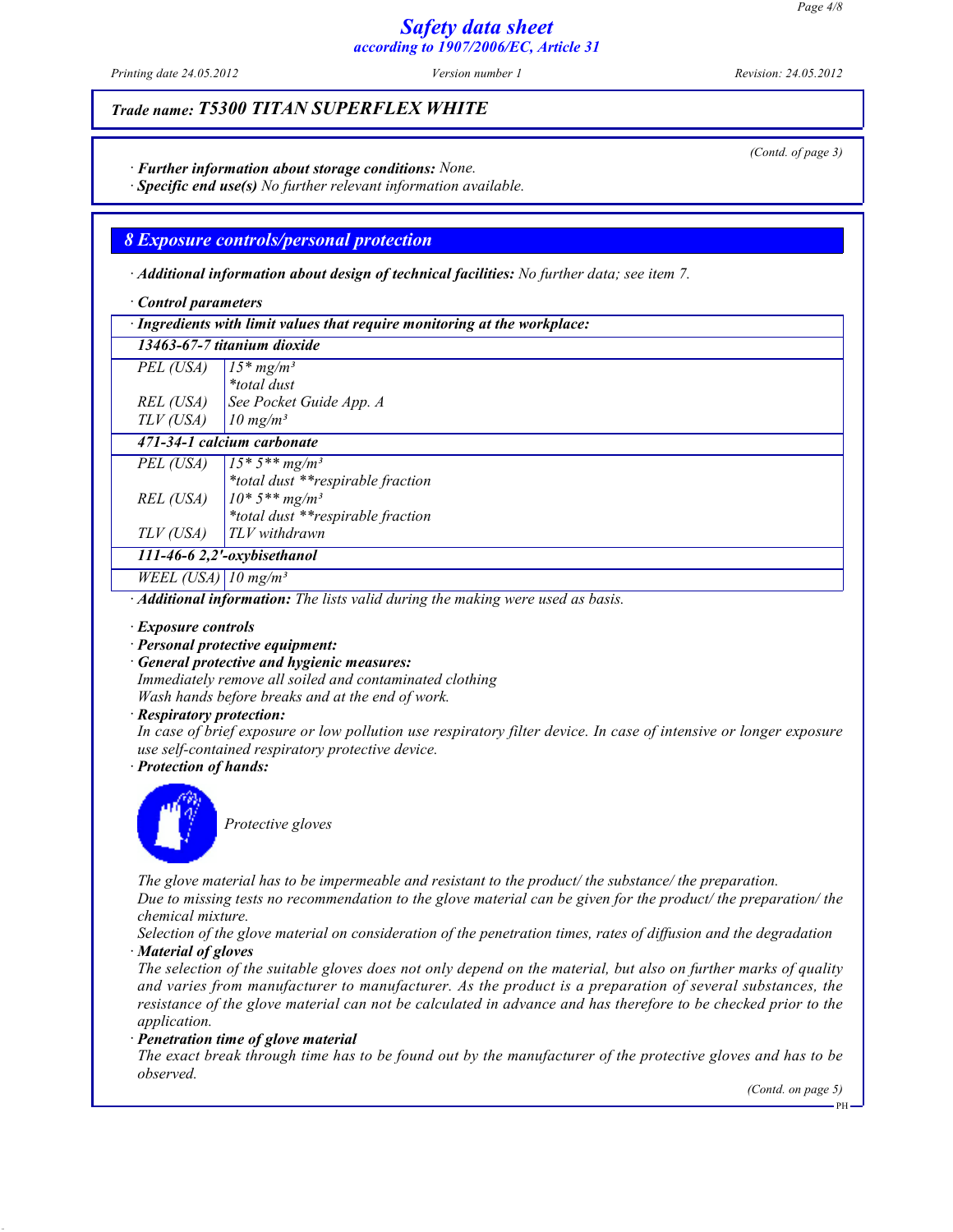Printing date 24.05.2012 Version number 1 Revision: 24.05.2012

(Contd. of page 4)

# *Trade name: T5300 TITAN SUPERFLEX WHITE*

· *Eye protection:* Goggles recommended during refilling

| <b>9 Physical and chemical properties</b>                    |                                               |  |
|--------------------------------------------------------------|-----------------------------------------------|--|
| · Information on basic physical and chemical properties      |                                               |  |
| <b>General Information</b>                                   |                                               |  |
| $\cdot$ Appearance:                                          |                                               |  |
| Form:                                                        | Liquid                                        |  |
| Colour:                                                      | According to product specification            |  |
| Odour:                                                       | Characteristic                                |  |
| · Odour threshold:                                           | Not determined.                               |  |
| $\cdot$ pH-value:                                            | $8.5 - 9.0$                                   |  |
| · Change in condition                                        |                                               |  |
| <b>Melting point/Melting range:</b>                          | Undetermined.                                 |  |
| <b>Boiling point/Boiling range:</b>                          | $100^{\circ}C$                                |  |
| · Flash point:                                               | Not applicable.                               |  |
| · Flammability (solid, gaseous):                             | Not applicable.                               |  |
| · Ignition temperature:                                      |                                               |  |
| <b>Decomposition temperature:</b>                            | Not determined.                               |  |
| · Self-igniting:                                             | Product is not selfigniting.                  |  |
| · Danger of explosion:                                       | Product does not present an explosion hazard. |  |
| · Explosion limits:                                          |                                               |  |
| Lower:                                                       | Not determined.                               |  |
| <b>Upper:</b>                                                | Not determined.                               |  |
| $\cdot$ Vapour pressure at 20 $\rm ^oC$ :                    | $23$ $hPa$                                    |  |
| · Density:                                                   | 1.22 - 1.27 Kg/Li                             |  |
| $\cdot$ Relative density                                     | Not determined.                               |  |
| · Vapour density                                             | Not determined.                               |  |
| $\cdot$ Evaporation rate                                     | Not determined.                               |  |
| · Solubility in / Miscibility with                           |                                               |  |
| water:                                                       | Fully miscible.                               |  |
| · Segregation coefficient (n-octanol/water): Not determined. |                                               |  |
| · Viscosity:                                                 | 92 - 97 KU                                    |  |
| $\cdot$ Dynamic:                                             | Not determined.                               |  |
| · Kinematic:                                                 | Not determined.                               |  |
| Solvent content:                                             |                                               |  |
| Organic solvents:                                            | $0.0\%$                                       |  |
| Water:                                                       | 49.0%                                         |  |
| $VOC$ (EC)                                                   | $0.1$ g/Li                                    |  |
| Solids content:                                              | 30.6%                                         |  |
| Other information                                            | No further relevant information available.    |  |

(Contd. on page 6)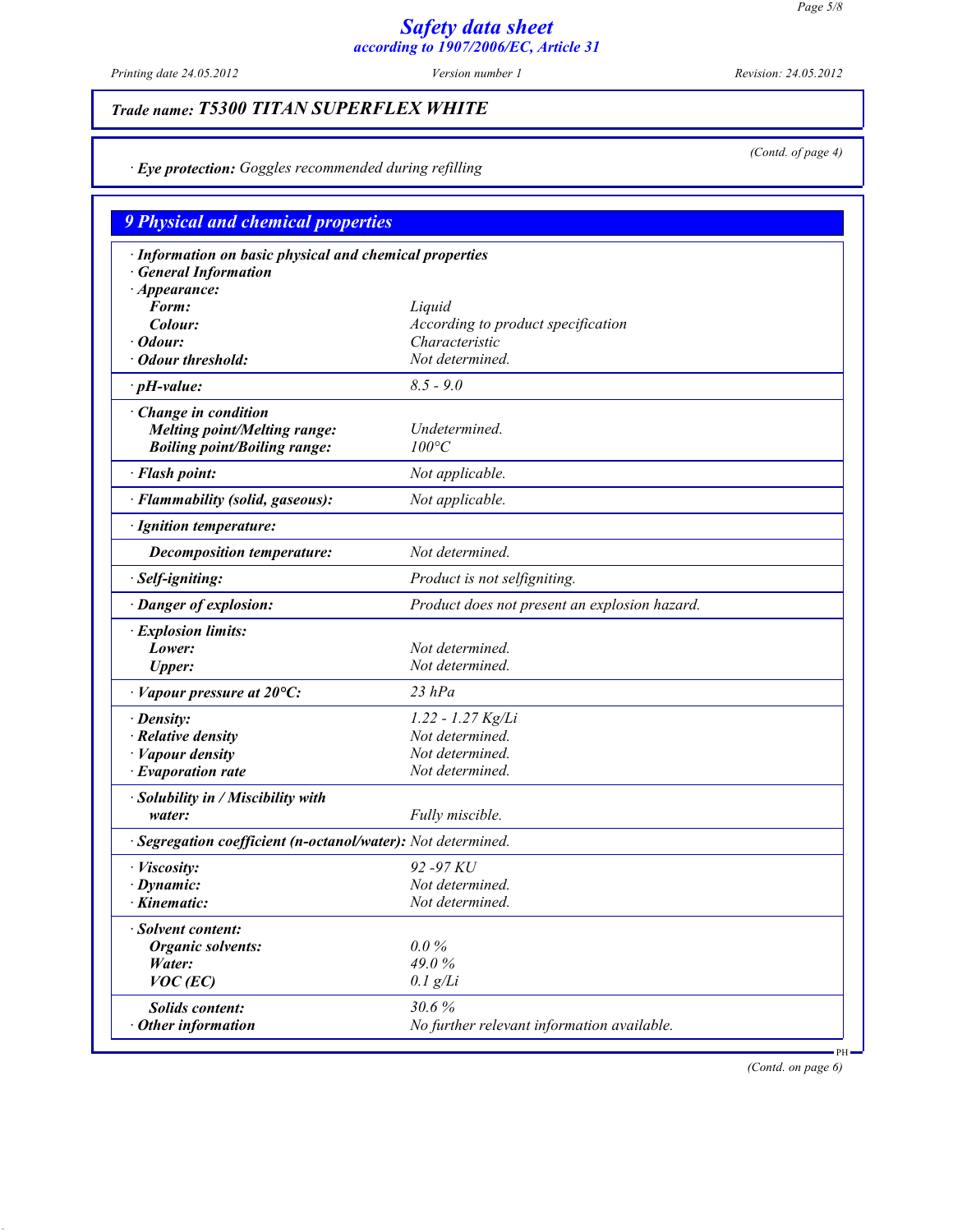Printing date 24.05.2012 Version number 1 Revision: 24.05.2012

### *Trade name: T5300 TITAN SUPERFLEX WHITE*

(Contd. of page 5)

### *10 Stability and reactivity*

- · *Reactivity*
- · *Chemical stability*
- · *Thermal decomposition / conditions to be avoided:* No decomposition if used according to specifications.
- · *Possibility of hazardous reactions* No dangerous reactions known.
- · *Conditions to avoid* No further relevant information available.
- · *Incompatible materials:* No further relevant information available.
- · *Hazardous decomposition products:* No dangerous decomposition products known.

### *11 Toxicological information*

- · *Information on toxicological effects*
- · *Acute toxicity:*
- · *Primary irritant effect:*
- · *on the skin:* Cause mild irritation
- · *on the eye:* No irritating effect.
- · *Sensitization:* Sensitization possible through skin contact.
- · *Additional toxicological information:*
- The product shows the following dangers according to the calculation method of the General EU Classification Guidelines for Preparations as issued in the latest version:
- Irritant

#### *12 Ecological information*

- · *Toxicity*
- · *Aquatic toxicity:* No further relevant information available.
- · *Persistence and degradability* No further relevant information available.
- · *Behaviour in environmental systems:*
- · *Bioaccumulative potential* No further relevant information available.
- · *Mobility in soil* No further relevant information available.
- · *Additional ecological information:*
- · *General notes:*
- Water hazard class 1 (German Regulation) (Self-assessment): slightly hazardous for water
- Do not allow undiluted product or large quantities of it to reach ground water, water course or sewage system.
- · *Results of PBT and vPvB assessment*
- · *PBT:* Not applicable.
- · *vPvB:* Not applicable.
- · *Other adverse effects* No further relevant information available.

### *13 Disposal considerations*

- · *Waste treatment methods*
- · *Recommendation*

Must not be disposed together with household garbage. Do not allow product to reach sewage system.

- · *Uncleaned packaging:*
- **Recommendation:** Disposal must be made according to official regulations.

(Contd. on page 7)

PH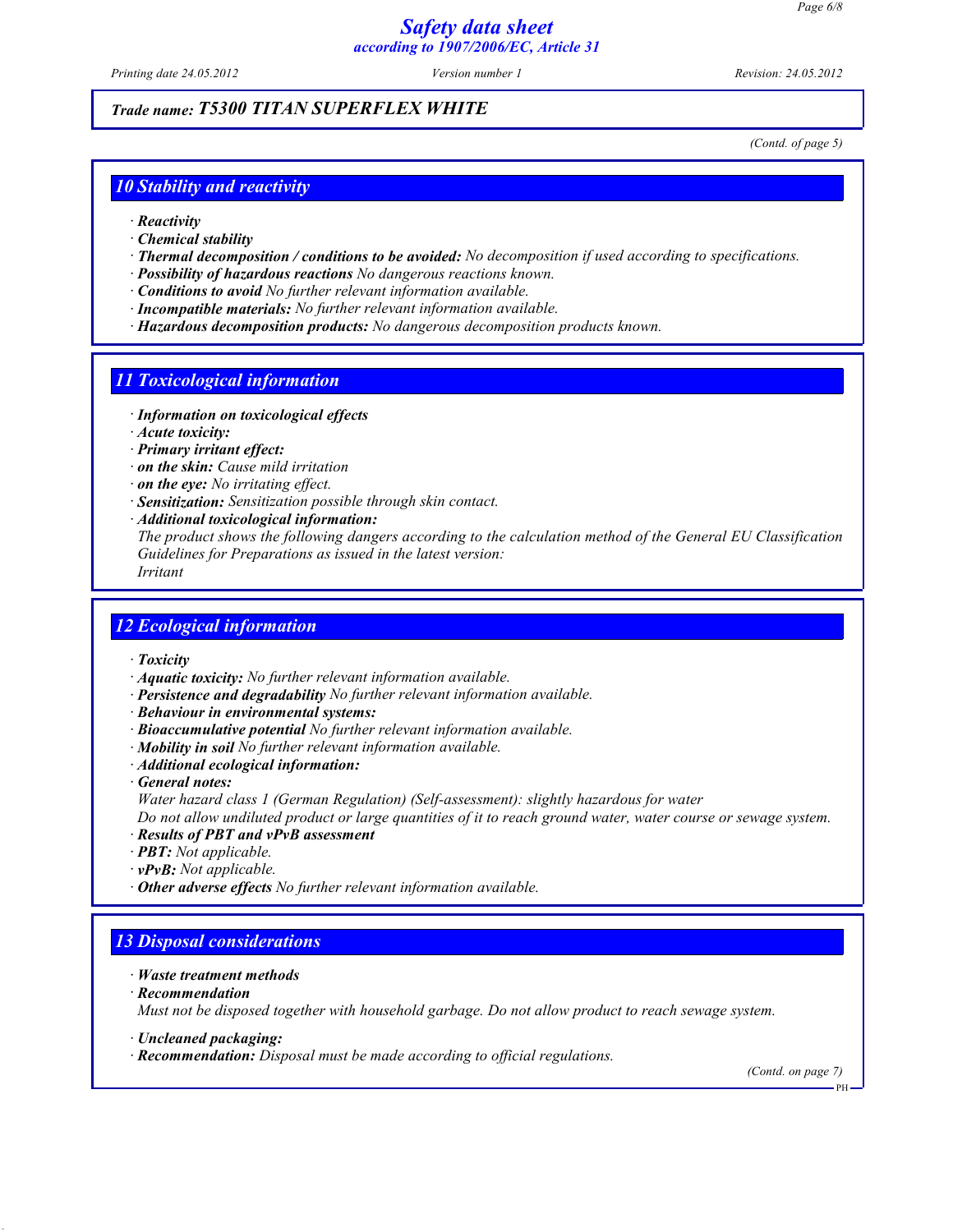Printing date 24.05.2012 Version number 1 Revision: 24.05.2012

(Contd. of page 6)

# *Trade name: T5300 TITAN SUPERFLEX WHITE*

· *Recommended cleansing agents:* Water, if necessary together with cleansing agents.

| ⋅ UN-Number<br>ADR, IMDG, IATA                     | Void            |  |
|----------------------------------------------------|-----------------|--|
|                                                    |                 |  |
| $\cdot$ UN proper shipping name<br>ADR, IMDG, IATA | Void            |  |
| $\cdot$ Transport hazard class(es)                 |                 |  |
| ADR, IMDG, IATA                                    |                 |  |
| $\cdot$ Class                                      | Void            |  |
| · Packing group                                    |                 |  |
| ADR, IMDG, IATA                                    | Void            |  |
| $\cdot$ Environmental hazards:                     |                 |  |
| · Marine pollutant:                                | N <sub>o</sub>  |  |
| · Special precautions for user                     | Not applicable. |  |
| $\cdot$ Transport in bulk according to Annex II of |                 |  |
| <b>MARPOL73/78 and the IBC Code</b>                | Not applicable. |  |

## *15 Regulatory information*

· *Safety, health and environmental regulations/legislation specific for the substance or mixture*

|                         | · Philippines Inventory of Chemicals and Chemical Substances                                                                                                                                                                          |
|-------------------------|---------------------------------------------------------------------------------------------------------------------------------------------------------------------------------------------------------------------------------------|
|                         | $13463-67-7$ titanium dioxide                                                                                                                                                                                                         |
|                         | 471-34-1 calcium carbonate                                                                                                                                                                                                            |
|                         | $111-46-6$ 2,2'-oxybisethanol                                                                                                                                                                                                         |
|                         | 7631-86-9 silicon dioxide, chemically prepared                                                                                                                                                                                        |
|                         | $21645 - 51 - 2$ aluminium hydroxide                                                                                                                                                                                                  |
|                         | 25265-77-4   2, 2, 4-trimethyl-1, 3 pentanediol-monoisobutyrate<br><b>Texanol</b>                                                                                                                                                     |
|                         | 9004-58-4 Ethylhydroxyethyl cellulose<br>Cellulose Ether<br>ethyl-2-hydroxyethylether<br>ethyl-2-hydroxyethyl cellulose<br>celluloseethylhydroxyethyl<br>Ethylhydroxyethyl cellulose<br>Cellulose ethyl hydroxyethyl ether<br>Etulose |
| $1336 - 21 - 6$ ammonia |                                                                                                                                                                                                                                       |
|                         | 9036-19-5 Polyethylene glycol octylphenyl ether                                                                                                                                                                                       |
|                         | $330-54-1$ diuron(ISO)                                                                                                                                                                                                                |
|                         | $\overline{1060}$ 5-21-7   carbendazim (ISO)                                                                                                                                                                                          |
|                         | (Contd. on page $\delta$ )                                                                                                                                                                                                            |